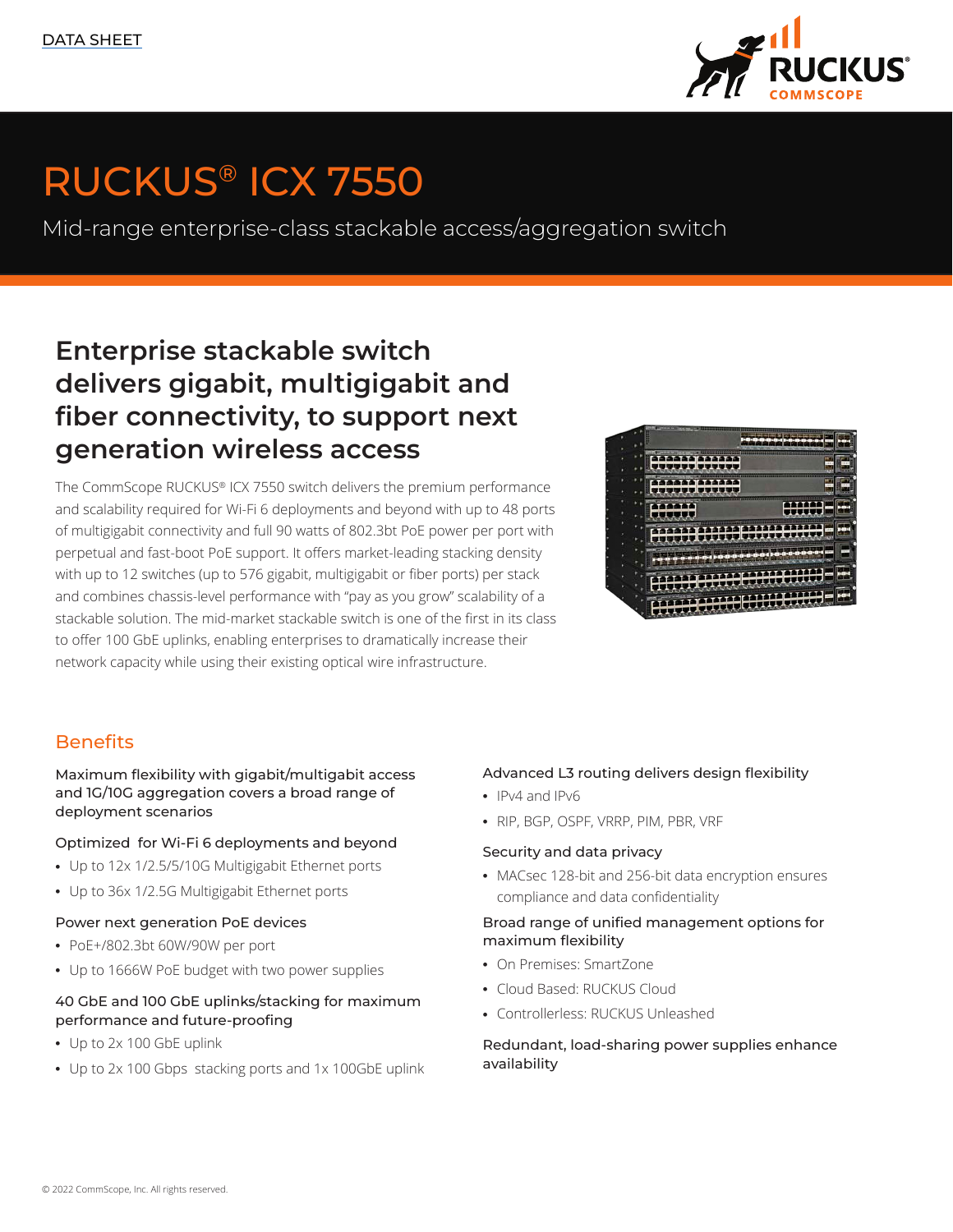The RUCKUS® ICX® 7550 series of mid-range stackable switches are purpose-built to provide wired connectivity at the edge of the network for the latest generation Wi-Fi 6 Access-Points. With high density multigigabit Ethernet ports and the latest 802.11bt 90W PoE power, the ICX 7550 delivers the performance, flexibility, and scalability required for the most demanding campus deployment scenarios.

The ICX 7550 comes in 8 different models that can all be seamlessly stacked together to cover a broad range of deployment scenarios including gigabit or multigigabit network edge and 1/10 gigabit fiber for network aggregation or fiber to the room as well a smart building network edge with a class leading 2000W PoE budget and up to 90W of power delivery per port.

### Multigigabit Network Edge



The RUCKUS ICX 7550 multigigabit models come in 24- and 48-port offering class leading multigigabit port density with a mix of 2.5G and 2.5/5/10G ports delivering the ultimate solution for Wi-Fi 6 access points Ethernet connectivity today while providing plenty of future proofing for deploying future generations of Wi-Fi APs.

### Gigabit Ethernet Access



To complete the solution, The ICX 7550 Series includes four Gigabit Ethernet models, two with PoE support and two without. These models come in 24- and 48-port versions and can stack with the rest of the ICX 7550 series to offer traditional Gigabit ethernet connectivity for legacy Wi-Fi access points, VoIP phones, printers, laptop and desktop computers.

### 1/10 GbE Fiber Aggregation



The RUCKUS ICX 7550 fiber models come in 24- and 48-port versions with a mix of 1G and 10G SFP/SFP+ ports offering class leading port density as an entry level 10G aggregation solution

for small to mid-size networks. The 24 ports model offers 24x 10GbE ports while the 48 ports offers 36x 1GbE and 12 10GbE SFP/SFP+ ports. For maximum flexibility at the aggregation layer, the ICX 7550 support a broad range of L2/L3 protocols such as RIP, OSFP and BGP.

## Support for latest generation PoE standards

Latest generation of Wi-Fi access points comes with greater power requirements to support additional IoT radios and scale to a larger number of users. The ICX 7550 Multigigabit models all support 802.3bt with up to 90W power delivery per port as well as a class-leading 2000W PoE budget with two power supplies to maximize the supported number of powered devices. These PoE capabilities make the ICX 7550 ideally suited to provide connectivity and power delivery to the latest generation of smart buildings with PoE powered lighting and LED signage.

### Perpetual PoE and Fastboot PoE

All ICX 7550 PoE models support perpetual and fastboot PoE. Perpetual PoE keeps PoE devices powered without interruption when the switch is restarted, for example after a major SW upgrade or for any other reason. Fastboot PoE delivers power to PoE devices before the switch operating system has completed its boot sequence.

## 100 Gigabit Ethernet support for uplink and stacking

To ensure maximum performance and eliminate any network bottleneck considering the class leading multigigabit and 10GbE port density, the 7550 offers up to 3x100 GbE ethernet ports depending on model. Just like the other members of the ICX switch portfolio, the ICX 7550 can use 2 of these 100 GbE ports for stacking over fiber links and over distance up to 10km to maximize deployment flexibility and simplify switch configuration and management.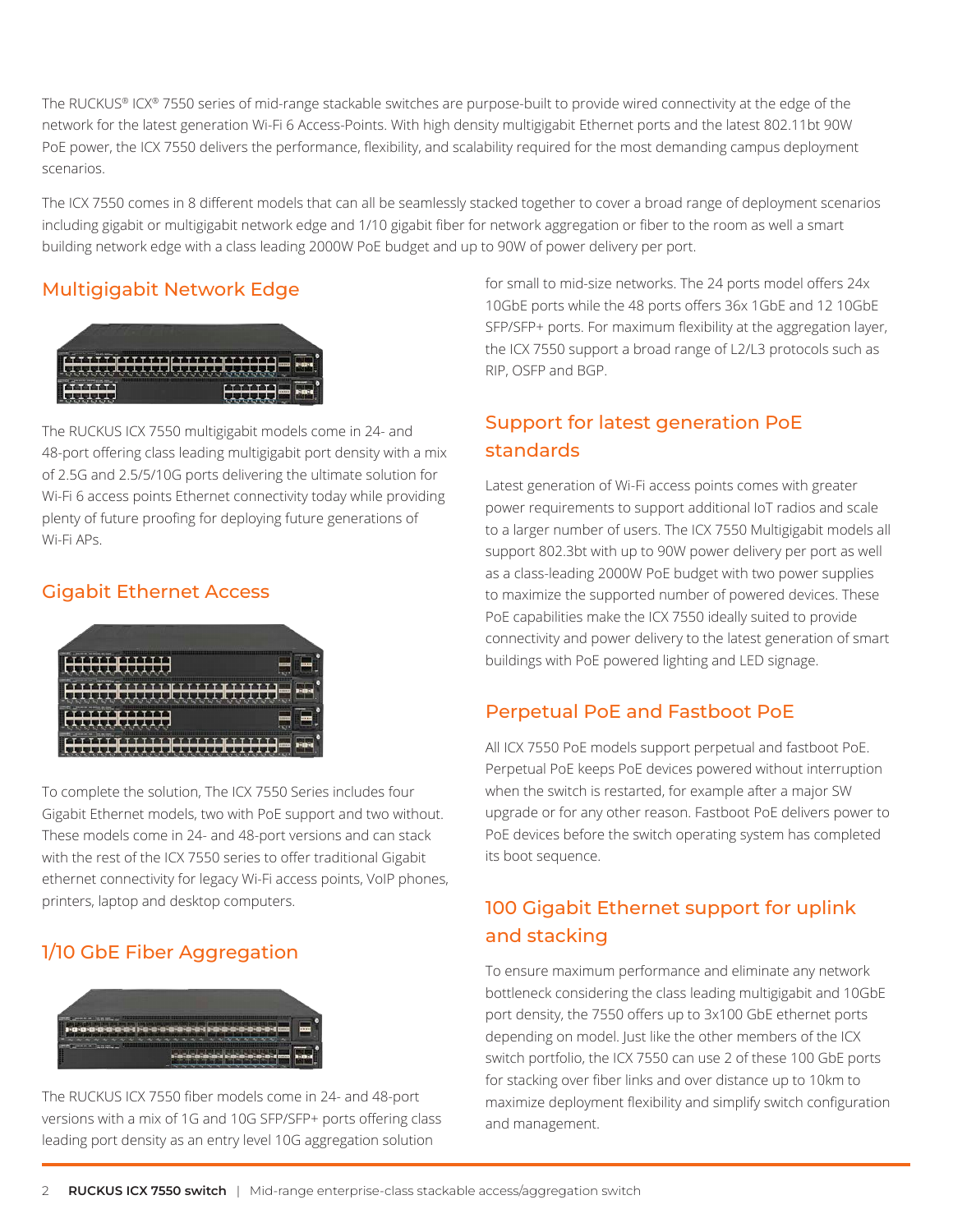### ICX 7550 series models

#### RUCKUS ICX 7550 SERIES

The RUCKUS ICX 7550 Series switches support up to 2 redundant hot swappable load sharing power supplies (AC or DC), up to 3 hot swappable fans (exhaust or intake airflow), one RJ-45 Ethernet port for out of band network management, one USB Type-C port for console management, one RJ-45 port for serial console management, and one USB port for external file storage.

The ICX 7550 offers two 40GbE QSFP+ or two 40/100 GbE QSFP28 uplink/stacking ports (see below for details)

One optional uplink/stacking module may also be installed.

|                   | RUCKUS ICX 7550 24 Gigabit Ports<br>• 24-port 10/100/1000 Mbps<br>• 2-port 40 Gbps Uplink/Stack QSFP+, expansion module slot                                                                                                                                                                                                                    |
|-------------------|-------------------------------------------------------------------------------------------------------------------------------------------------------------------------------------------------------------------------------------------------------------------------------------------------------------------------------------------------|
|                   | RUCKUS ICX 7550 48 Gigabit Ports<br>• 48-port 10/100/1000 Mbps<br>· 2-port 40 Gbps Uplink/Stack QSFP+, expansion module slot                                                                                                                                                                                                                    |
|                   | RUCKUS ICX 7550 24 Gigabit Ports with POE<br>• 24-port 10/100/1000 Mbps 802.3at POE+<br>• 2-port 40 Gbps Uplink/Stack QSFP+, expansion module slot<br>• 24-PoE port 802.3at, up to 30W per port, up to 2000W PoE budget<br>• Perpetual and Fast-boot POE on all ports                                                                           |
|                   | RUCKUS ICX 7550 48 Gigabit Ports with POE<br>• 48-port 10/100/1000 Mbps 802.3at POE+<br>· 2-port 40 Gbps Uplink/Stack QSFP+, expansion module slot<br>• 48-PoE port 802.3at, up to 30W per port, up to 2000W PoE budget<br>• Perpetual and Fast-boot POE on all ports                                                                           |
| iaaaaa<br>Ittutt  | RUCKUS ICX 7550 24 Multi-Gigabit Ports with POE<br>• 12-port 10/100/1000 Mbps/2.5 Gbps 802.3bt POE,<br>• 12-port 100/1000 Mbps/2.5/5/10 Gbps 802.3bt POE<br>· 2-port 40/100 Gbps Uplink/Stack QSFP28, expansion module slot<br>• 24-PoE port 802.3bt, up to 90W per port, up to 2000W PoE budget<br>• Perpetual and Fast-boot POE on all ports  |
|                   | RUCKUS ICX 7550 48 Multi-Gigabit Ports with POE<br>• 36-port 10/100/1000 Mbps/2.5 Gbps 802.3bt POE,<br>• 12-port 100/1000 Mbps/2.5/5/10 Gbps 802.3bt POE<br>· 2-ports 40/100 Gbps Uplink/Stack QSFP28, expansion module slot<br>• 24-PoE port 802.3bt, up to 90W per port, up to 2000W PoE budget<br>• Perpetual and Fast-boot POE on all ports |
|                   | RUCKUS ICX 7550 24 Fiber Ports<br>• 24-port 1/10 Gbps<br>· 2-ports 40/100 Gbps Uplink/Stack QSFP28, expansion module slot                                                                                                                                                                                                                       |
|                   | RUCKUS ICX 7550 48 Fiber Ports<br>• 36-port 100/1000 Mbps SFP<br>• 12-port 1/10 Gbps SFP+<br>· 2-ports 40/100 Gbps Uplink/Stack QSFP28, expansion module slot                                                                                                                                                                                   |
| $H_{\bullet}$ $R$ | RUCKUS ICX 7550 Rear View<br>• 2 hot-swap load sharing power supplies (N+1, choice of AC/DC and standard/reversed airflow)<br>• 3 hot-swap fans (N+1 redundancy)<br>• USB storage, RJ45 serial port, RJ45 Ethernet management port                                                                                                              |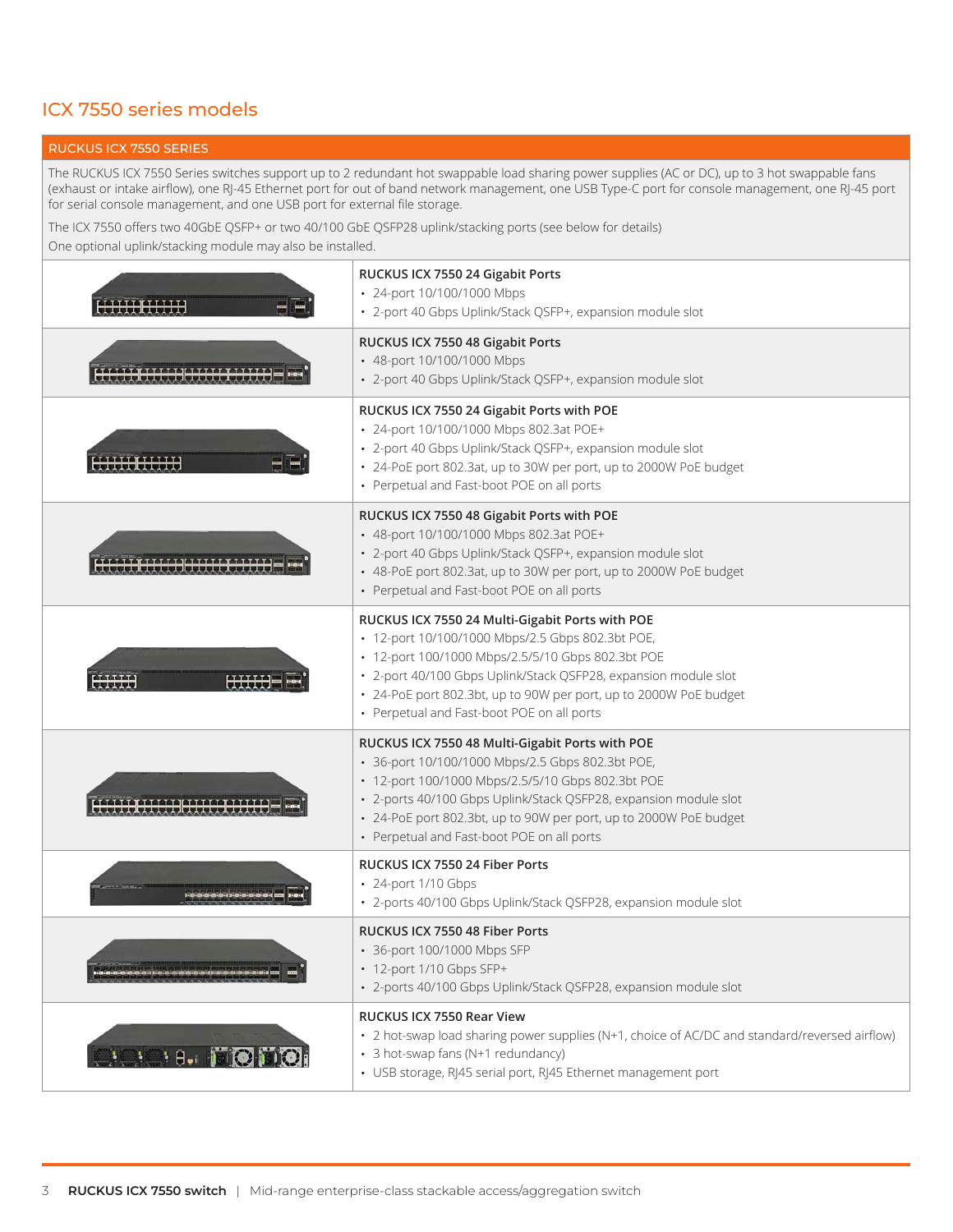| OPTIONAL UPLINK/STACKING MODULES |                                                                                                                                                                                |  |  |  |  |
|----------------------------------|--------------------------------------------------------------------------------------------------------------------------------------------------------------------------------|--|--|--|--|
| ᇚ                                | RUCKUS ICX 7650/7550 1X100GQ Module<br>• 1x40/100GE QSFP28 uplink port<br>• Delivers up to 100 Gbps of uplink bandwidth<br>• Only available for -24ZP, -48ZP, -24F, 48F models |  |  |  |  |
|                                  | RUCKUS ICX 7650/7550 2X40GQ Module<br>• 2x40GE QSFP+ uplink port<br>• Delivers up to 80 Gbps of uplink bandwidth                                                               |  |  |  |  |
|                                  | RUCKUS ICX 7650/7550 4X10GF Module<br>• 4x10GE SFP+ uplink port with MACsec 128-bit or 256-bit support<br>• Delivers up to 40 Gbps of uplink bandwidth                         |  |  |  |  |

| PORT SUPPLIES OPTIONS |                                                                                                                                                                                                                                                                                                                                                                                                                       |
|-----------------------|-----------------------------------------------------------------------------------------------------------------------------------------------------------------------------------------------------------------------------------------------------------------------------------------------------------------------------------------------------------------------------------------------------------------------|
|                       | RUCKUS RPS22 AC PoE Power Supplies with standard or reversed airflow<br>• Up to 1200W (@180-240V) power rating<br>• Up to 1000W (@180-240V) PoE budget (2000W with 2 power supplies)<br>• Supported on the RUCKUS ICX 7550-24/48P and ICX 7650-24/48ZP<br>• Power supply side exhaust front-to-back (RPS22-E) or power supply side intake back-to-front (RPS22-I) airflow for<br>maximum flexibility in DC deployment |
|                       | RUCKUS RPS21 AC No-PoE Power Supplies with standard or reversed airflow<br>• 400W power rating<br>• Supported on the ICX 7550-24/48 and ICX 7550-24/48F<br>• Power supply side exhaust front-to-back (RPS21-E) or power supply side intake back-to-front (RPS21-I) airflow for<br>maximum flexibility in DC deployment                                                                                                |
| DC, No-POE            | RUCKUS RPS21DC DC No-PoE Power Supplies with standard or reversed airflow<br>• 400W power rating<br>• Supported on the ICX 7550-24/48 and ICX 7550-24/48F<br>· Power supply side exhaust front-to-back (RPS21DC-E) or power supply side intake back-to-front (RPS21DC-I)<br>airflow                                                                                                                                   |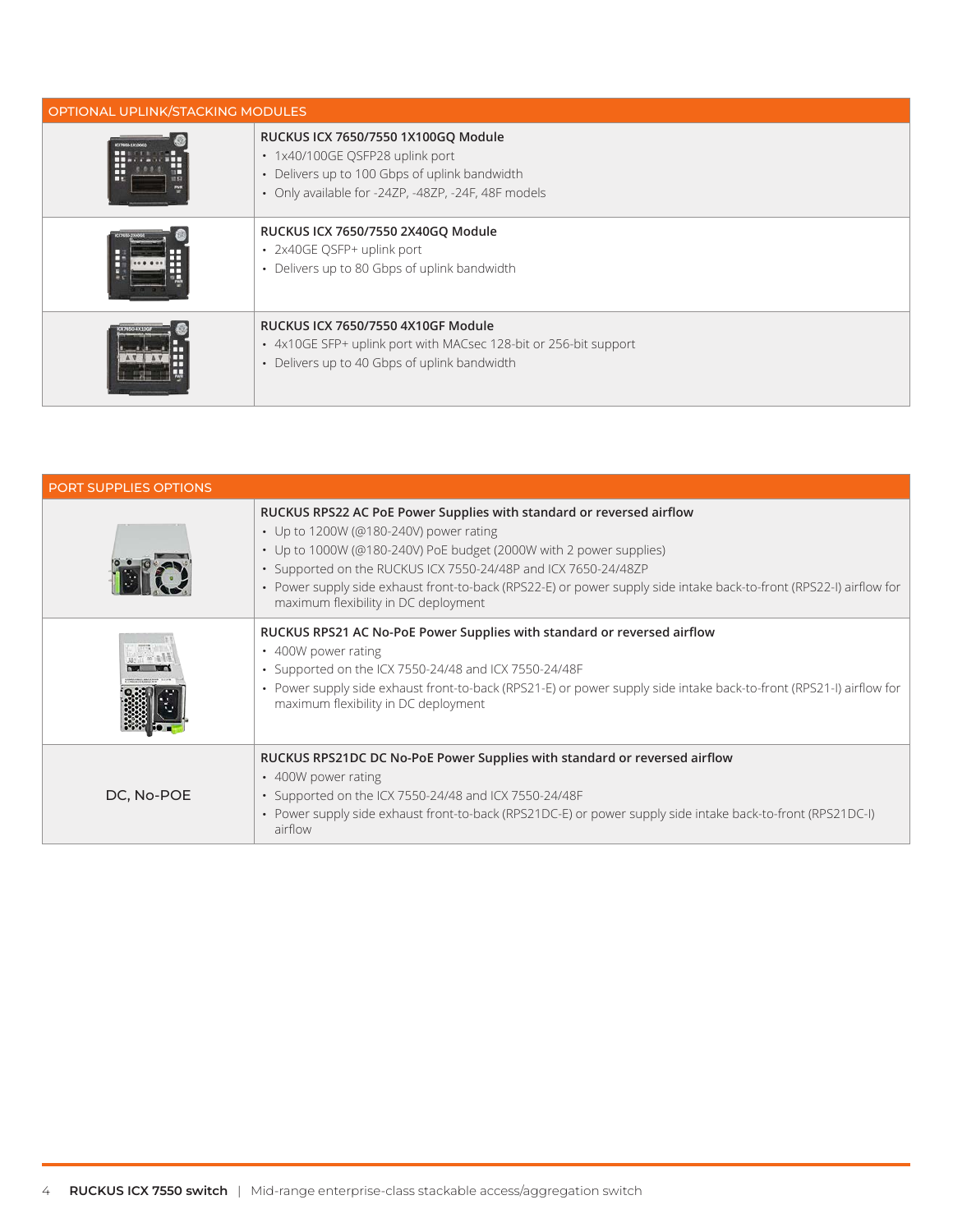## Enterprise-Class Features Across RUCKUS ICX Switches

The RUCKUS ICX switch family delivers the enterprise class features for flexibility, scalability and simplified management.

RUCKUS technology delivers unmatched flexibility, scalability and simplified management for campus network deployments. RUCKUS ICX 7000 switches provide customers the benefits of a traditional chassis, with the flexibility of stackable switches at a dramatically reduced Total Cost of Ownership (TCO).

Advanced stacking: goes beyond traditional stacking with capabilities that take flexibility, ease of management and cost effectiveness to then next level, including

- Stacking on standard Ethernet ports
- Long-distance stacking
- No hardware module required for stacking
- In Service Software Upgrade (ISSU) to minimize downtime
- Superior scalability with the industry-leading number of switches per stack
- Stacking at the access, aggregation and core layers

**Enterprise-Class Availability:** improve resiliency and minimize downtime, including:

- Hitless stack failover
- Hot-insertion/removal of stack members
- Redundant power supplies
- In Service Software Upgrades for switch stacks

**Unified wired and wireless network management:** with RUCKUS SmartZone network controller or RUCKUS Cloud:

- Centralizes management of the entire family of RUCKUS switches and wireless Access Points with a single easy to deploy management platform
- Discovers, monitor, and deploys configurations to groups of switches and wireless APs

**Network Automation:** with RUCKUS SmartZone and RUCKUS Cloud delivering capability like zero touch provisioning and automated software upgrade as well as integration with open automation platform like Ansible.

**On-boarding and security policies:** across ICX switches and wireless networks.

OpenFlow 1.3 protocol support in hybrid mode: allows user to deploy traditional Layer 2/3 forwarding with OpenFlow on the same port for Software Defined Network (SDN) enabled programmatic control of the network

#### **Open Standards based management**, monitoring and authentication

- sFlow-based network monitoring to help analyze traffic statistics and trends on every link and overcome unexpected network congestion
- Open-standards management includes Command Line Interface (CLI), Secure Shell (SSHv2), Secure Copy (SCP), and SNMPv3
- Support for Access Controller Access Control System (TACACS/TACACS+) and RADIUS authentication helps ensure secure operator access
- LLDP and LLDP-MED protocol support for configuring, discovering, and managing network infrastructure such as QoS, security policies, VLAN assignments, PoE power levels, and service priorities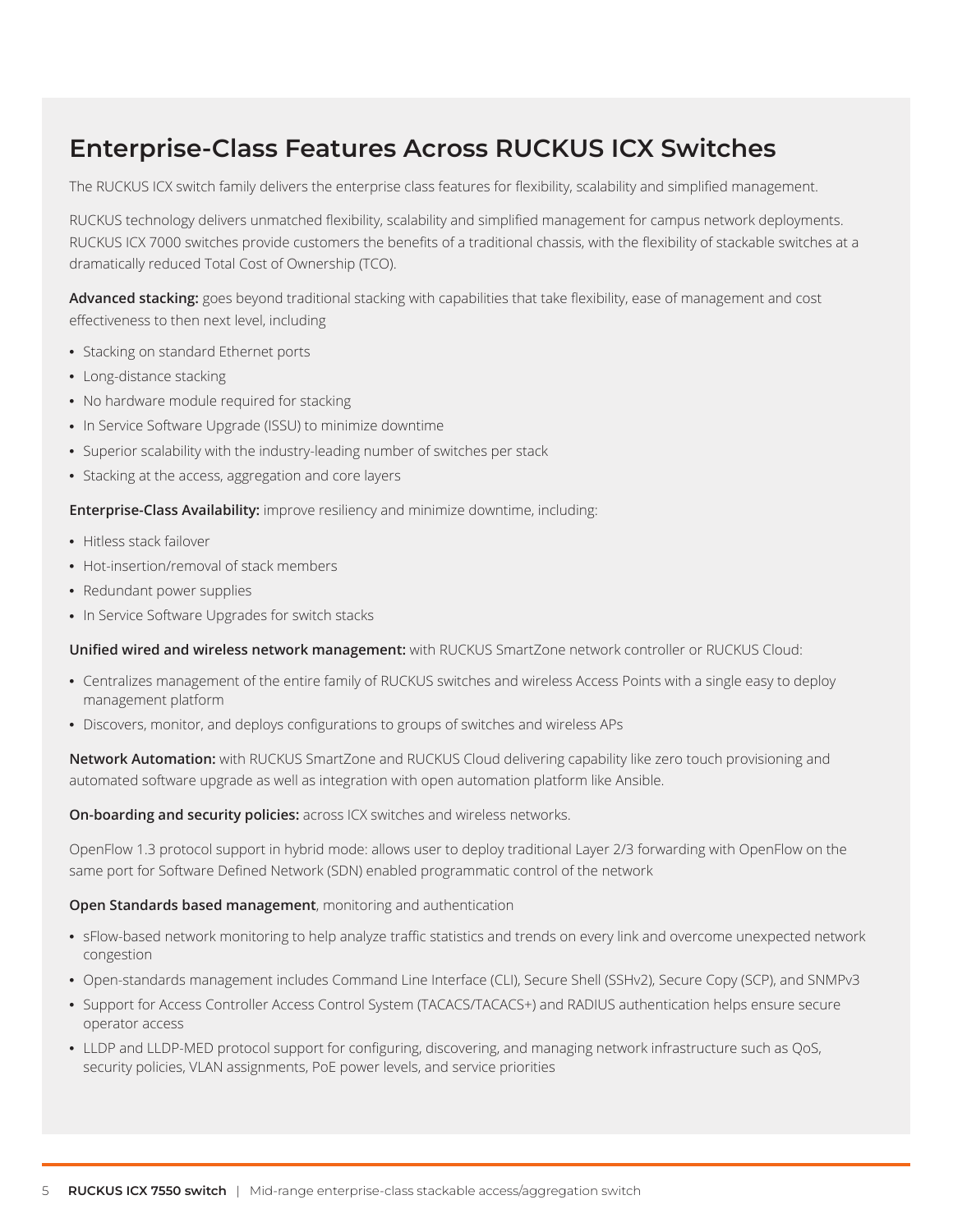|                                                                                | <b>Non-PoE Switches</b>      |                              | <b>Gigabit PoE</b>            |                               | Multigigabit PoE                   |                                    | Fiber                              |                                    |
|--------------------------------------------------------------------------------|------------------------------|------------------------------|-------------------------------|-------------------------------|------------------------------------|------------------------------------|------------------------------------|------------------------------------|
|                                                                                | <b>RUCKUS</b><br>ICX 7550-24 | <b>RUCKUS</b><br>ICX 7550-48 | <b>RUCKUS</b><br>ICX 7550-24P | <b>RUCKUS</b><br>ICX 7550-48P | <b>RUCKUS</b><br>ICX 7550-24ZP     | <b>RUCKUS</b><br>ICX 7550-48ZP     | <b>RUCKUS</b><br>ICX 7550-24F      | <b>RUCKUS</b><br>ICX 7550-48F      |
| Switching capacity<br>(data rate, full duplex)                                 | 368 Gbps                     | 416 Gbps                     | 368 Gbps                      | 416 Gbps                      | 800 Gbps                           | 1,020 Gbps                         | 1080 Gbps                          | 912 Gbps                           |
| Forwarding capacity<br>(data rate, full duplex)                                | 274 Mpps                     | 309 Mpps                     | 274 Mpps                      | 309 Mpps                      | 595 Mpps                           | 759 Mpps                           | 803 Mpps                           | 678 Mpps                           |
| 10/100/1000 Mbps RJ45                                                          | 24                           | 48                           | 24                            | 48                            | 24                                 | 48                                 |                                    |                                    |
| 10/100/1000 Mbps/2.5<br>Gbps RJ45<br>(full duplex only)                        |                              |                              |                               |                               | 12                                 | 36                                 |                                    |                                    |
| 100/1000 Mbps/2.5/5/10<br>Gbps RJ45 downlinks<br>(full duplex only)            |                              |                              |                               |                               | 12                                 | 12                                 |                                    |                                    |
| Fixed ports: 100/1000<br>Mbps SFP downlinks                                    |                              |                              |                               |                               |                                    |                                    |                                    | 36                                 |
| Fixed ports: 1/10 Gbps<br>SFP/SFP+ downlinks                                   |                              |                              |                               |                               |                                    |                                    | 24                                 | 12                                 |
| Modular ports: 1/10 Gbps<br>SFP/SFP+ uplinks                                   | $\overline{4}$               | $\overline{4}$               | $\overline{4}$                | $\overline{4}$                | $\overline{4}$                     | $\overline{4}$                     | $\overline{4}$                     | $\overline{4}$                     |
| 40 Gbps QSFP+ uplinks<br>(max)                                                 | $\overline{4}$               | $\overline{4}$               | $\overline{4}$                | $\overline{4}$                |                                    |                                    |                                    |                                    |
| 40/100 Gbps QSFP28<br>uplinks (max)                                            |                              |                              |                               |                               | $4 \times 40$ or<br>$2 \times 100$ | $4 \times 40$ or<br>$3 \times 100$ | $4 \times 40$ or<br>$2 \times 100$ | $4 \times 40$ or<br>$3 \times 100$ |
| PoE/PoE+ ports                                                                 |                              |                              | 24                            | 48                            | 24                                 | 48                                 |                                    |                                    |
| Perpetual / Fast boot<br>Poe ports                                             |                              |                              | 24                            | 48                            | 24                                 | 48                                 |                                    |                                    |
| 802.3bt (90W) ports                                                            |                              |                              |                               |                               | 24                                 | 48                                 |                                    |                                    |
| Base IPv4/v6 L3 routing<br>(Static routing, RIP)                               | $\checkmark$                 | $\checkmark$                 | $\checkmark$                  | $\checkmark$                  | $\checkmark$                       | $\checkmark$                       | $\checkmark$                       | $\checkmark$                       |
| Advanced IPv4/v6 L3<br>routing<br>(BGP, OSPF, RIP, VRRP, PIM,<br>PBR features) | With license                 | With license                 | With license                  | With license                  | With license                       | With license                       | With license                       | With license                       |
| <b>Aggregated Stacking</b><br><b>Bandwidth</b>                                 |                              | 960 Gbps                     | 960 Gbps                      |                               | 2.4 Tbps                           |                                    |                                    | 2.4 Tbps                           |
| <b>Stacking density</b><br>(Max switches in a stack)                           |                              | 12                           | 12                            |                               | 12                                 |                                    |                                    | 12                                 |
| <b>Stacking ports</b><br>(Max ports usable for<br>stacking)                    | Up to 2 x 40G QSFP+          |                              | Up to 2 x 40G QSFP+           |                               | Up to 2x 100G QSFP28               |                                    | Up to 2x 100G QSFP28               |                                    |
| Max stacking distance<br>(between stacked switches)                            | <b>10 Km</b>                 |                              |                               | <b>10 Km</b>                  |                                    | <b>10 Km</b>                       |                                    | <b>10 Km</b>                       |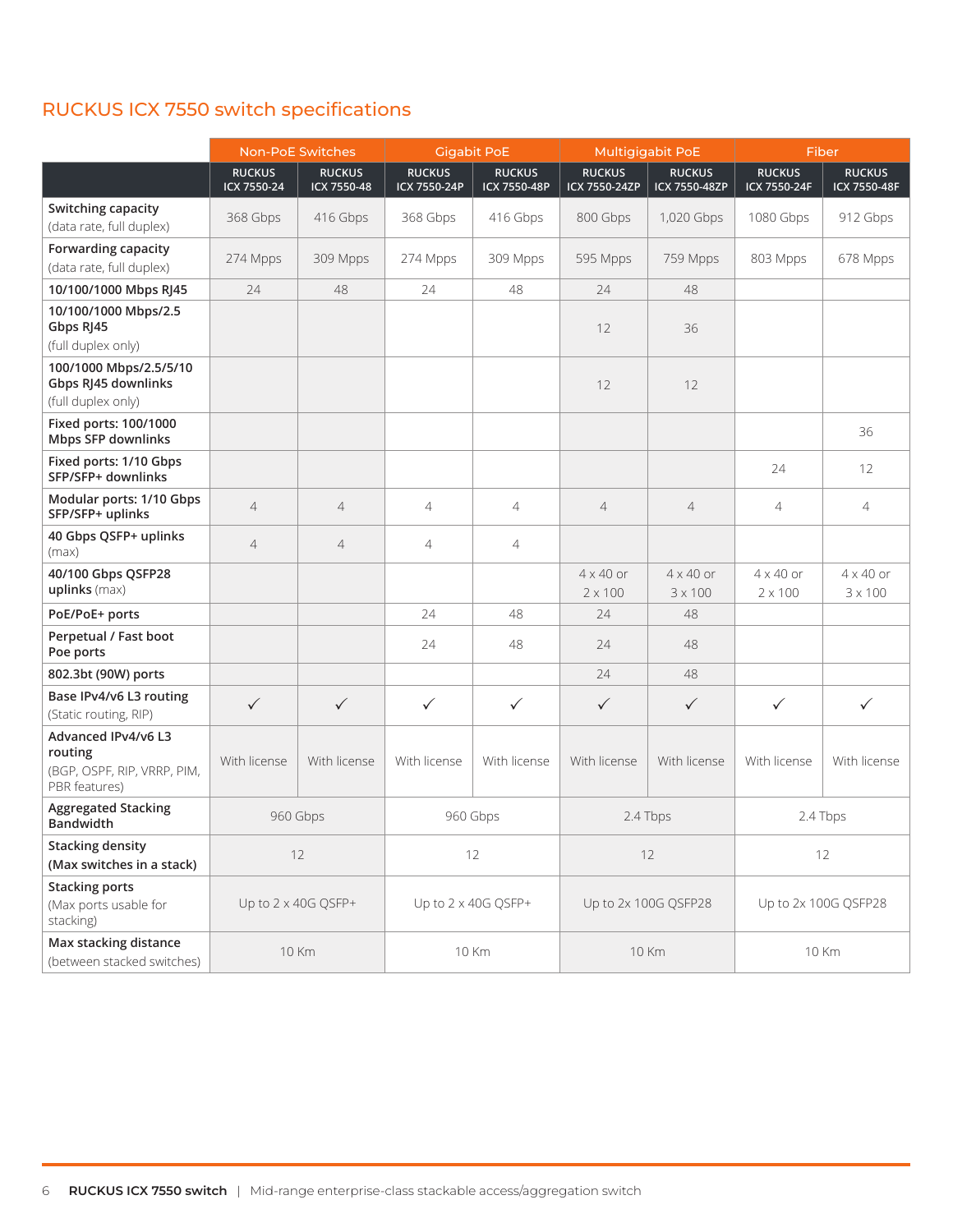|                                                                                                       | <b>Non-PoE Switches</b>                                                          |                              | <b>Gigabit PoE</b>            |                               | <b>Multigigabit PoE</b>                             |                                | Fiber                         |                               |
|-------------------------------------------------------------------------------------------------------|----------------------------------------------------------------------------------|------------------------------|-------------------------------|-------------------------------|-----------------------------------------------------|--------------------------------|-------------------------------|-------------------------------|
|                                                                                                       | <b>RUCKUS</b><br>ICX 7550-24                                                     | <b>RUCKUS</b><br>ICX 7550-48 | <b>RUCKUS</b><br>ICX 7550-24P | <b>RUCKUS</b><br>ICX 7550-48P | <b>RUCKUS</b><br>ICX 7550-24ZP                      | <b>RUCKUS</b><br>ICX 7550-48ZP | <b>RUCKUS</b><br>ICX 7550-24F | <b>RUCKUS</b><br>ICX 7550-48F |
|                                                                                                       |                                                                                  |                              |                               |                               |                                                     |                                |                               |                               |
| <b>FEATURE</b>                                                                                        |                                                                                  |                              |                               |                               | <b>POWER</b>                                        |                                |                               |                               |
| Power inlet                                                                                           |                                                                                  |                              |                               |                               | C14 (AC), Dinkle 2EHDP-03P (DC)                     |                                |                               |                               |
| Input voltage/frequency                                                                               |                                                                                  |                              |                               |                               | AC: 100 to 240 VAC @ 50 to 60 Hz   DC: 40 to 60 VDC |                                |                               |                               |
| Power supply rated<br>maximum output (AC)                                                             |                                                                                  | $2 \times 400W$              |                               |                               | 2 x 1030W (100-180V)<br>2 x 1200W (180-240V)        |                                |                               | $2 \times 400W$               |
| PoE power budget (AC)<br>(two AC power supplies)                                                      |                                                                                  |                              |                               |                               | 1666 W (100-180V)<br>2000 W (180-240V)              |                                |                               |                               |
| Power supply rated<br>maximum output (DC)                                                             | $2 \times 400W$                                                                  |                              | <b>NA</b>                     |                               |                                                     | $2 \times 400W$                |                               |                               |
| Switch power<br>consumption <sup>1</sup> (25°C)                                                       |                                                                                  |                              |                               |                               |                                                     |                                |                               |                               |
| • 10% traffic <sup>2</sup> (no PoE load)                                                              | 53.2 W                                                                           | 65 W                         | 68.5 W                        | 83.1 W                        | 99.3 W                                              | 139.7 W                        | 66.7 W                        | 81.3 W                        |
| • 100% traffic <sup>2</sup> (full PoE<br>load)                                                        | 135 W                                                                            | 142.7 W                      | 1123.7 W                      | 1131.6W                       | 1152 W                                              | 1183.7 W                       | 142.7 W                       | 166.8 W                       |
| Airflow                                                                                               | Front-to-back, or back-to-front (depending on power supplies and fans installed) |                              |                               |                               |                                                     |                                |                               |                               |
| Switch heat dissipation <sup>1,3</sup><br>$(25^{\circ}C)$<br>• 10% traffic <sup>2</sup> (no PoE load) | 181.4 BTU/hr                                                                     | 221.6 BTU/hr                 | 233.6 BTU/hr                  | 283.3 BTU/hr                  | 338.6 BTU/hr                                        | 476.4 BTU/hr                   | 227.4 BTU/hr                  | 277.2 BTU/hr                  |
|                                                                                                       |                                                                                  |                              |                               |                               |                                                     |                                |                               |                               |
| <b>FEATURE</b>                                                                                        |                                                                                  |                              |                               |                               | <b>POWER</b>                                        |                                |                               |                               |
| Weight                                                                                                | 611kq                                                                            | 630kg                        | 6.74 kg                       | 710 kg                        | 698 kg                                              | 736kg                          | 6.04k                         | 642 kg                        |

| _______              |                  |                             |                  |                  | .                             |                  |                            |                  |
|----------------------|------------------|-----------------------------|------------------|------------------|-------------------------------|------------------|----------------------------|------------------|
| Weight               | $6.11$ kg        | 6.30 kg                     | 6.74 kg          | 7.10 kg          | $6.98$ kg                     | 7.36 kg          | $6.04$ kg                  | $6.42$ kg        |
|                      | 13.47 lb.        | 13.89 lb.                   | 14.86 lb.        | 15.65 lb.        | 15.39 lb.                     | $16.23$ lb.      | 13.32 lb.                  | 14.15 lb.        |
| <b>Dimensions</b>    |                  | Height: 4.4 cm, 1.73 inches |                  |                  | Width: 44.00 cm, 17.32 inches |                  | Depth: 40.64 cm, 16 inches |                  |
| Acoustics (at 35°C)  | 51 dBA           | 51 dBA                      | 51 dBA           | 51 dBA           | 51 dBA                        | 56.7 dBA         | 51 dBA                     | 51 dBA           |
| MTBF $(25^{\circ}C)$ | 717.487<br>hours | 612.791<br>hours            | 319,662<br>hours | 304,125<br>hours | 287,828<br>hours              | 213,665<br>hours | 853,073<br>hours           | 532,359<br>hours |

<sup>1</sup> Switch includes one AC power supply, one fan, one 2×40 GbE QSFP+ uplink module

2 Traffic load on all ports connected with maximum possible PoE/PoE+ loads (if equipped).

3 PoE power not included in switch heat dissipation figures since the heat is not dissipated at the switch.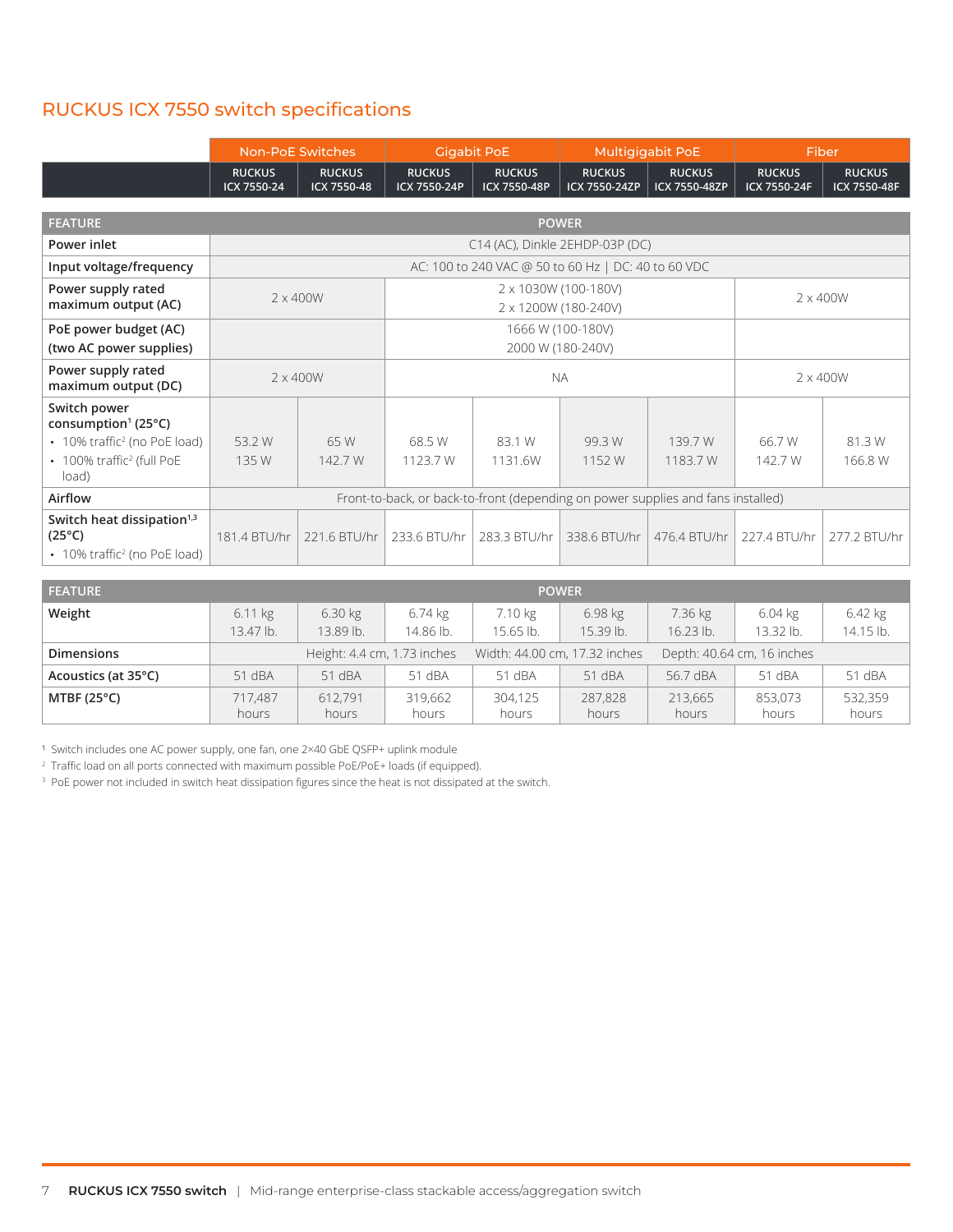\* Supported in future software release.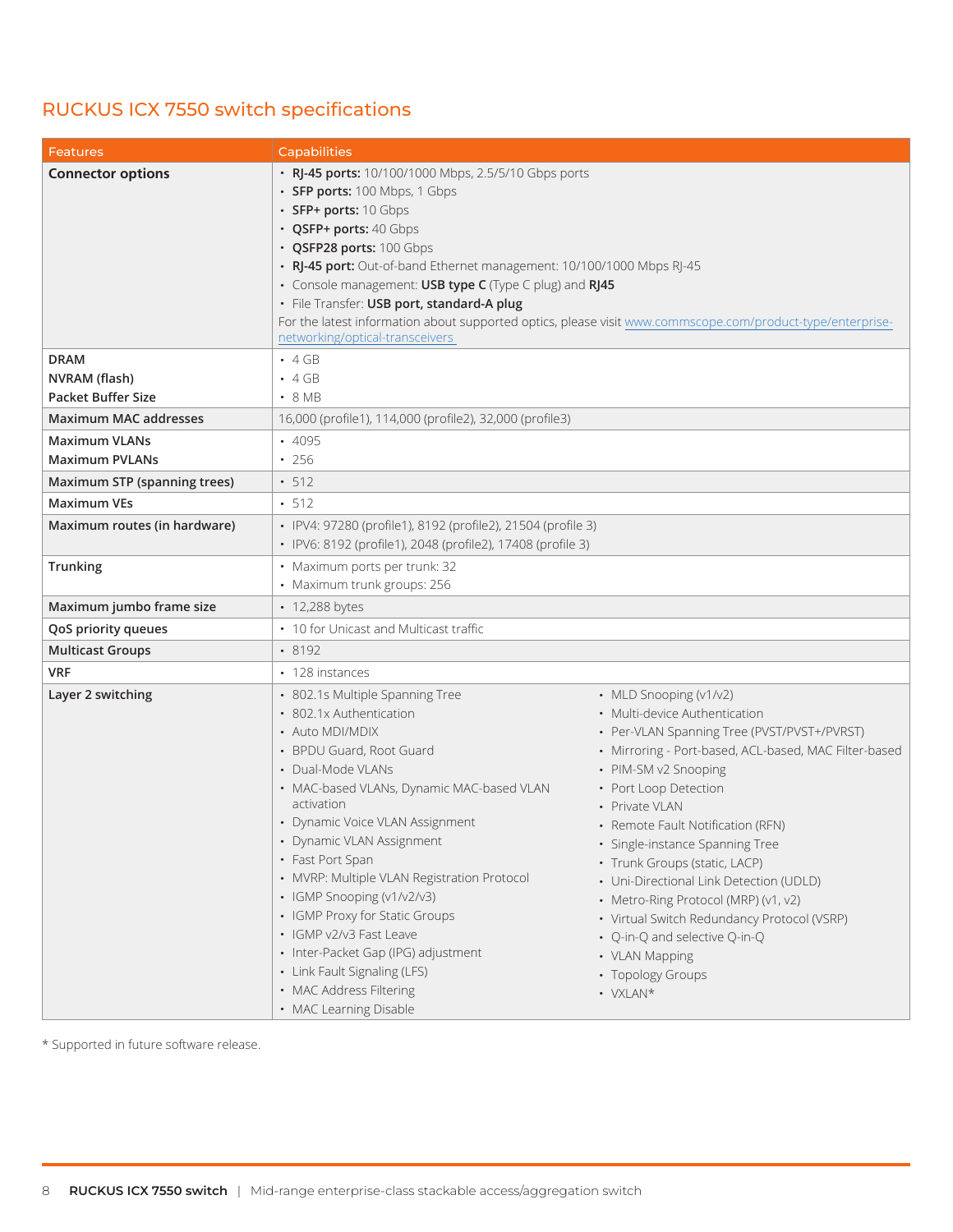| <b>Features</b>                                                                  | <b>Capabilities</b>                                                                                                                                                                                                                                                                                                                                                                                                                    |                                                                                                                                                                                                                                                                                                                                                                                                                                                                          |
|----------------------------------------------------------------------------------|----------------------------------------------------------------------------------------------------------------------------------------------------------------------------------------------------------------------------------------------------------------------------------------------------------------------------------------------------------------------------------------------------------------------------------------|--------------------------------------------------------------------------------------------------------------------------------------------------------------------------------------------------------------------------------------------------------------------------------------------------------------------------------------------------------------------------------------------------------------------------------------------------------------------------|
| Base Layer 3 IP routing<br>Premium Layer 3 IP routing<br>(with software license) | • IPv4 and IPv6 static routes<br>$\cdot$ RIP v1/v2, RIPng<br>· ECMP<br>• Port-based Access Control Lists<br>• Layer 3/Layer 4 ACLs<br>• IPv4 and IPv6 dynamic routes<br>• OSPF v2, OSPF v3 (IPv6)<br>· PIM-SM, PIM-SSM, PIM-DM, PIM passive (IPv4/IPv6                                                                                                                                                                                 | • Host routes<br>• Virtual Interfaces<br>• Routed Interfaces<br>• Route-only Support<br>• Routing Between Directly Connected Subnets<br>• VRRP-E (IPv4, IPv6)<br>• BGP4, BGP4+ (IPv6)<br>$\cdot$ GRE                                                                                                                                                                                                                                                                     |
|                                                                                  | multicast routing functionality)<br>$\cdot$ PBR<br>• Virtual Route Redundancy Protocol VRRP v3 (IPv6)                                                                                                                                                                                                                                                                                                                                  | • IPv6 over IPv4 tunnels<br>• VRF-lite (IPv4 and IPv6)<br>• MSDP                                                                                                                                                                                                                                                                                                                                                                                                         |
| Quality of Service (QoS)                                                         | • ACL Mapping and Marking of ToS/DSCP (CoS)<br>• ACL Mapping and Marking of 802.1p<br>• ACL Mapping to Priority Queue<br>• Classifying and Limiting Flows Based on TCP Flags<br>• DiffServ Support<br>• Honoring DSCP and 802.1p (CoS)                                                                                                                                                                                                 | • MAC Address Mapping to Priority Queue<br>• Priority Queue Management using Weighted Round<br>Robin<br>• (WRR), Strict Priority (SP), and a combination of WRR<br>and SP                                                                                                                                                                                                                                                                                                |
| <b>Traffic management</b>                                                        | • ACL-based inbound rate limiting and traffic policies<br>• Broadcast, multicast, and unknown unicast rate<br>limiting                                                                                                                                                                                                                                                                                                                 | • Inbound rate limiting per port<br>• Outbound rate limiting per port and per queue                                                                                                                                                                                                                                                                                                                                                                                      |
| Security                                                                         | • MACsec<br>• 802.1X authentication<br>• MAC authentication<br>• Flexible authentication<br>• Web authentication<br>• DHCP snooping<br>• Dynamic ARP inspection<br>• Neighbor Discovery (ND) Inspection<br>· Tri-level Access Mode (EXEC, Privileged EXEC and<br>Global Configuration)<br>• EAP pass-through support<br>• EEE 802.1X username export in sFlow                                                                          | • Protection against Denial of Service (DoS) attacks<br>Authentication, Authorization, and Accounting (AAA)<br>• MAC Address Locking MAC Port Security<br>• Advanced Encryption Standard (AES) with SSHv2<br>• RADIUS/TACACS/TACACS+<br>• Secure Copy (SCP)<br>• Secure Shell (SSHv2)<br>• Local Username/Password<br>• Change of Authorization (CoA) RFC 5176<br>• Trusted Platform Module<br>• Protected ports<br>• RADSEC (RFC 6614)<br>• Encrypted Syslog (RFC 5425) |
| <b>SDN</b> features                                                              | • OpenFlow v1.0 and v1.3<br>• OpenFlow with hybrid port mode                                                                                                                                                                                                                                                                                                                                                                           | • Operates with OpenDaylight SDN Controllers and<br>the applications running on the controller                                                                                                                                                                                                                                                                                                                                                                           |
| IEEE standards compliance                                                        | • 802.1AB LLDP<br>• 802.1D MAC Bridging<br>• 802.1p Mapping to Priority Queue<br>• 802.1s Multiple Spanning Tree (MST)<br>• 802.1w Rapid Reconfiguration of Spanning Tree<br>• 802.1x Port-based Network Access Control (PNAC)<br>• 802.3 Carrier Sense Multiple Access/Collision<br>Detection (CSMA/CD)<br>• 802.3ab 1000BASE-T<br>• 802.1 AX-2008 Link Aggregation<br>• 802.3ae 10 Gigabit Ethernet<br>• 802.3af Power over Ethernet | • 802.3at Power over Ethernet Plus<br>• 802.3bt 4-Pair Power over Ethernet<br>• 802.3u 100Base-TX<br>• 802.3x Full duplex and Flow Control<br>• 802.3z 1000Base-SX/LX<br>• 802.3bz Multi-gigabit Ethernet<br>• 802.3 MAU MIB (RFC 2239)<br>• 802.3ba 40 and 100 Gbps Ethernet<br>• 802.1AE-MACsec (with license)<br>• 802.3az Energy Efficient Ethernet<br>• 802.1Q VLAN Tagging                                                                                         |
| <b>IETF RFC standards compliance</b>                                             | Features and Standards Support Matrix" document available from support.ruckuswireless.com//programs.                                                                                                                                                                                                                                                                                                                                   | For a complete list of RFCs supported by the RUCKUS FastIron® software platform, please consult the "FastIron                                                                                                                                                                                                                                                                                                                                                            |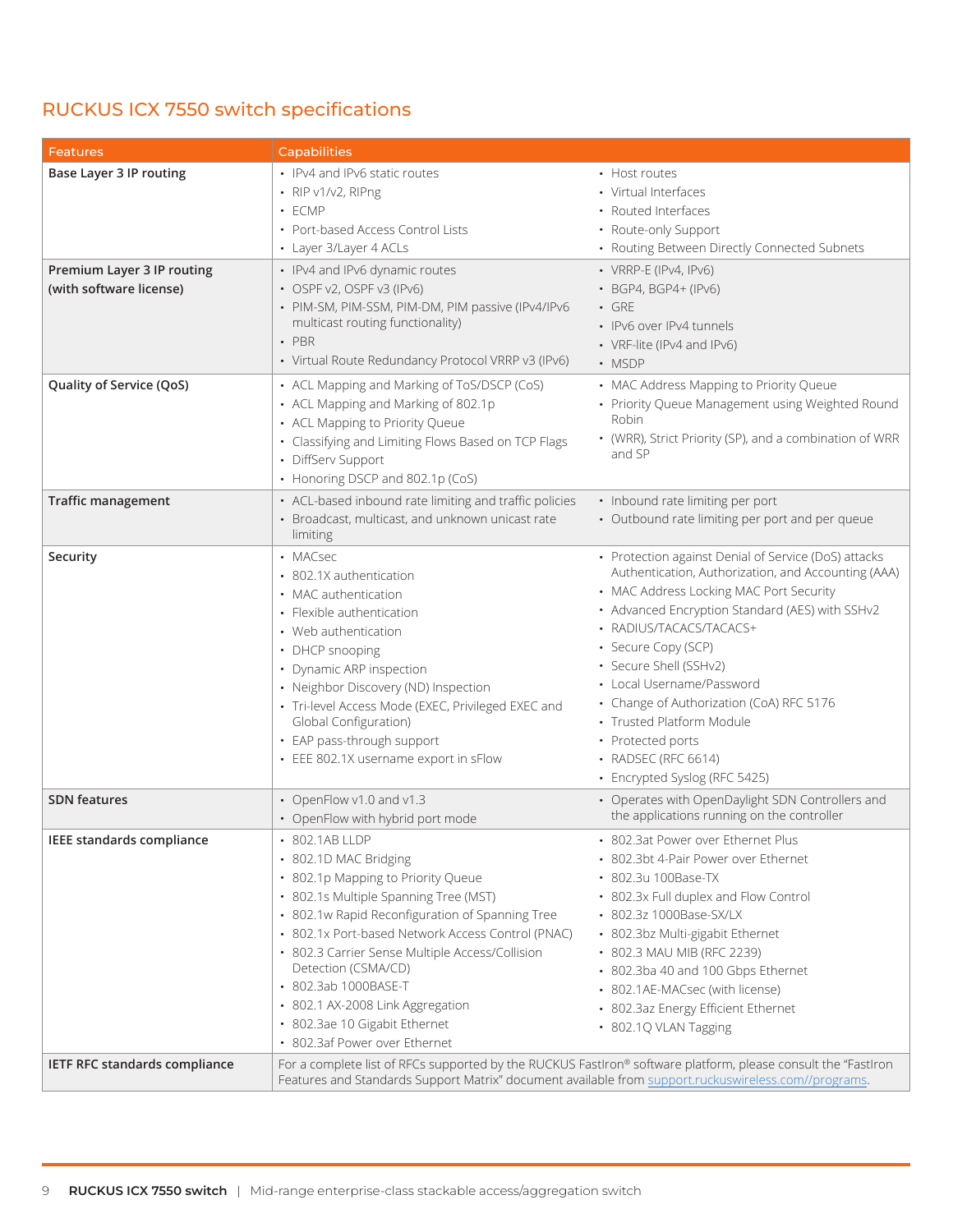| <b>Features</b>   | <b>Capabilities</b>                                                                                                                                                                                                                                                                                                                                                                                                                                                                                                                                                                                                      |                                                                                                                                                                                                                                                                                                                                                                                                                                                                                                                                                                                                    |
|-------------------|--------------------------------------------------------------------------------------------------------------------------------------------------------------------------------------------------------------------------------------------------------------------------------------------------------------------------------------------------------------------------------------------------------------------------------------------------------------------------------------------------------------------------------------------------------------------------------------------------------------------------|----------------------------------------------------------------------------------------------------------------------------------------------------------------------------------------------------------------------------------------------------------------------------------------------------------------------------------------------------------------------------------------------------------------------------------------------------------------------------------------------------------------------------------------------------------------------------------------------------|
| High availability | • Redundant hot-swappable power supplies<br>• Hot-swappable fan trays<br>• Layer 3 VRRP/VRRP-E protocol redundancy<br>• Real-time state synchronization across the stack                                                                                                                                                                                                                                                                                                                                                                                                                                                 | • Hitless failover and switchover from master to<br>standby stack controller<br>• Hot insertion and removal of stacked units<br>• Layer 2 VSRP switch redundancy<br>• In Service Software Update (ISSU)                                                                                                                                                                                                                                                                                                                                                                                            |
| Management        | • DHCP Auto Configuration<br>• Configuration Logging<br>• Digital Optical Monitoring<br>• Display Log Messages on Multiple Terminals<br>• Embedded Web Management (HTTP/HTTPS)<br>• Embedded DHCP Server<br>• Industry-standard Command Line Interface (CLI)<br>• RUCKUS SmartZone, RUCKUS Cloud, RUCKUS<br>Unleashed<br>• Easy activation of optional software features<br>• USB file management and storage<br>• Boot from USB storage<br>• Macro for batch execution<br>• Out-of-band Ethernet Management<br>• ERSPAN support for remote traffic monitoring<br>• RSPAN<br>$\cdot$ TFTP<br>• TFI NFT Client and Server | • Bootp · SNMPv1/v2c<br>• DHCP Server and DHCP Relay<br>• SNMPv3 Intro to Framework<br>• Architecture for Describing SNMP Framework<br>• SNMP Message Processing and Dispatching<br>• SNMPv3 Applications<br>• SNMPv3 User-based Security Model<br>• SNMP View-based Access Control Model SNMP<br>$\cdot$ sFlow<br>• Network Time Protocol (NTP)<br>• Multiple Syslog Servers<br>$\cdot$ SCP<br>• Virtual Cable Tester (VCT)<br>• PTP Transparent clock*<br>• For Management MIB, please consult the "FastIron<br>MIB Reference" document available from support.<br>ruckuswireless.com//programs. |

| Environment                |                                                                                                   |
|----------------------------|---------------------------------------------------------------------------------------------------|
| Temperature                | • Operating: 0°C to 45°C (32°F to 113°F) at sea level<br>Storage: -40°C to 70°C (-40°F to 158°F)  |
| Humidity (noncondensing)   | • Operating: 10% to 90% at 50 $\degree$ C (122 $\degree$ F)<br>Storage: 5% to 95% at 70°C (158°F) |
| Altitude (above sea level) | • Operating: 0 to 3,048 m (10,000 feet)<br>Storage: 0 to 12,000 m (39,370 feet)                   |

| Compliance/Certification                      |                                                                                                                                                                                                                                                                                                                                                                                    |
|-----------------------------------------------|------------------------------------------------------------------------------------------------------------------------------------------------------------------------------------------------------------------------------------------------------------------------------------------------------------------------------------------------------------------------------------|
| Electromagnetic emissions                     | · FCC Class A (Part 15); EN 55022/CISPR-22 Class A; VCCI Class A; ICES-003 Electromagnetic Emission; AS/NZS<br>55022; EN 61000-3-2 Power Line Harmonics; EN 61000-3-3 Voltage Fluctuation and Flicker EN 61000-6-3<br><b>Emission Standard</b>                                                                                                                                     |
| Safety                                        | • CAN/CSA-C22.2 NO. 60950-1-07; UL 60950-1; IEC60950-1; EN 60950-1:2006 Safety of Information Technology<br>Equipment; EN 60825-1 Safety of Laser Products                                                                                                                                                                                                                         |
| Immunity                                      | • EN 61000-6-1 Generic Immunity and Susceptibility; EN 55024 Immunity Characteristics; EN 61000-4-3<br>Radiated, Radio Frequency, Electromagnetic Field; EN 61000-4-4 Electrical Fast Transient; EN 61000-4-5<br>Surge; EN 61000-4-6 Conducted Disturbances Induced by Radio-Frequency Fields; EN 61000-4-8 Power<br>Frequency Magnetic Field; EN 61000-4-11 Voltage Dips and Sags |
| <b>Environmental regulatory</b><br>compliance | • RoHS-compliant (6 of 6); WEEE-compliant                                                                                                                                                                                                                                                                                                                                          |
| Vibration                                     | $\cdot$ IEC 68-2-36, IEC 68-2-6                                                                                                                                                                                                                                                                                                                                                    |
| Shock and drop                                | • IEC 68-2-27, IEC 68-2-32                                                                                                                                                                                                                                                                                                                                                         |
| <b>Federal Certifications</b>                 | $\cdot$ CC*, FIPS*, USGv6*, IITC*                                                                                                                                                                                                                                                                                                                                                  |

\* Future software release.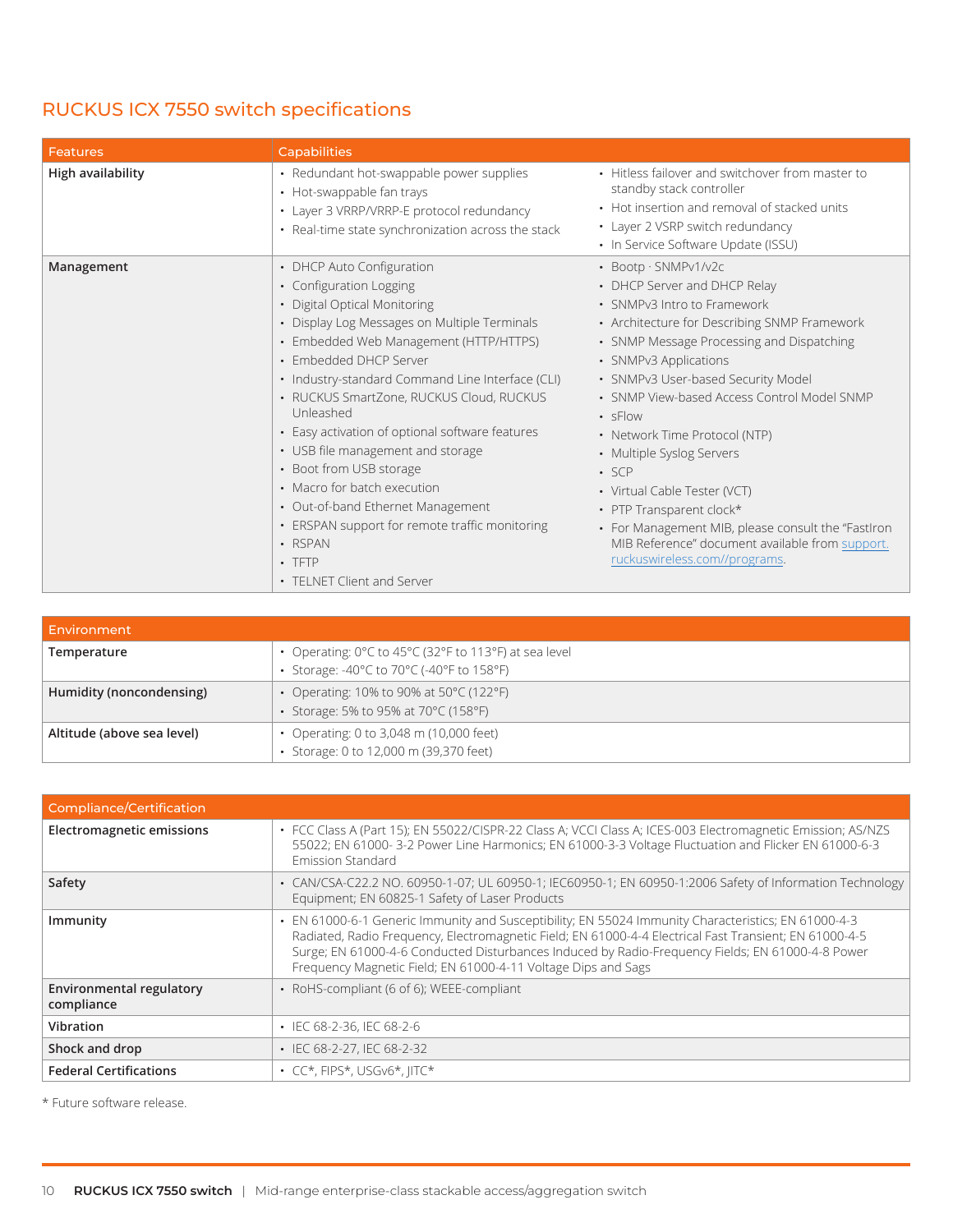## RUCKUS ICX 7550 ordering information

| <b>Switch Bundles</b> |                                                                                                                                                                                                                                                                                                            |
|-----------------------|------------------------------------------------------------------------------------------------------------------------------------------------------------------------------------------------------------------------------------------------------------------------------------------------------------|
| ICX7550-24-E2         | 24-port 10/100/1000 Mbps, 2x 40Gbps QSFP+ dual-mode uplink/stacking ports, modular slot. Bundle includes 2x 400W AC<br>power supplies and 3x fans, front to back airflow, port modules sold separately.                                                                                                    |
| ICX7550-48-E2         | 48-port 10/100/1000 Mbps, 2x 40Gbps QSFP+ dual-mode uplink/stacking ports, modular slot. Bundle includes 2x 400W AC<br>power supplies and 3x fans, front to back airflow, port modules sold separately.                                                                                                    |
| ICX7550-24P-E2        | 24-port 10/100/1000 Mbps 802.3at POE+, 2x 40 Gbps QSFP+ dual-mode uplink/stacking ports, modular slot. Bundle<br>includes 2x 1200W AC power supplies and 3x fans, front to back airflow, port modules sold separately.                                                                                     |
| ICX7550-48P-E2        | 48-port 10/100/1000 Mbps 802.3at POE+, 2x 40 Gbps QSFP+ dual-mode uplink/stacking ports, modular slot. Bundle<br>includes 2x 1200W AC power supplies and 3x fans, front to back airflow, port modules sold separately.                                                                                     |
| ICX7550-24ZP-E2       | 24-port with 12-port 10/100/1000 Mbps/2.5 Gbps 802.3bt POE++, 12-port 10/100/1000 Mbps/2,5/5/10 Gbps 802.3bt<br>POE++, 2x 40/100 Gbps QSFP+ dual-mode uplink/stacking ports, modular slot. Bundle includes 2x 1200W AC power<br>supplies and 3x fans, front to back airflow, port modules sold separately. |
| ICX7550-48ZP-E2       | 48-port with 36-port 10/100/1000 Mbps/2.5 Gbps 802.3bt POE++, 12-port 10/100/1000 Mbps/2,5/5/10 Gbps 802.3bt<br>POE++, 2x 40/100Gbps QSFP+ dual-mode uplink/stacking ports, modular slot. Bundle includes 2x 1200W power supplies<br>and 3x fans, front to back airflow, port modules sold separately.     |
| ICX7550-24F-E2        | 24-port 1/10 Gbps SFP+, 2x 40/100 Gbps QSFP+ dual-mode uplink/stacking ports, modular slot. Bundle includes 2x 400W<br>AC power supplies and 3x fans, front to back airflow, port modules sold separately.                                                                                                 |
| ICX7550-48F-E2        | 48-port with 36-port 100/1000 Mbps SFP, 12-port 1/10 Gbps SFP+, 2x 40/100 Gbps QSFP+ dual-mode uplink/stacking<br>ports, modular slot. Bundle includes 2x 400W AC power supplies and 3x fans, front to back airflow, port modules sold<br>separately.                                                      |

| Switch Bundles with 3 Years Remote Support |                                                                                                                                                                                                                                                                                                                                           |
|--------------------------------------------|-------------------------------------------------------------------------------------------------------------------------------------------------------------------------------------------------------------------------------------------------------------------------------------------------------------------------------------------|
| ICX7550-24P-E2-R3                          | 24-port 10/100/1000 Mbps 802.3at POE+, 2x 40Gbps QSFP+ dual-mode uplink/stacking ports, modular slot. Bundle<br>includes 2x 1200W AC power supplies and 3x fans, front to back airflow, port modules sold separately. 3-year remote<br>support included.                                                                                  |
| ICX7550-48P-E2-R3                          | 48-port 10/100/1000 Mbps 802.3at POE+, 2x 40Gbps QSFP+ dual-mode uplink/stacking ports, modular slot. Bundle<br>includes 2x 1200W AC power supplies and 3x fans, front to back airflow, port modules sold separately. 3-year remote<br>support included.                                                                                  |
| ICX7550-24ZP-E2-R3                         | 24-port with 12-port 10/100/1000 Mbps/2.5 Gbps 802.3bt POE++, 12-port 10/100/1000 Mbps/2,5/5/10 Gbps 802.3bt<br>POE++, 2x 40/100Gbps QSFP+ dual-mode uplink/stacking ports, modular slot. Bundle includes 2x 1200W AC power<br>supplies and 3x fans, front to back airflow, port modules sold separately. 3-year remote support included. |
| ICX7550-48ZP-E2-R3                         | 48-port with 36-port 10/100/1000 Mbps/2.5 Gbps 802.3bt POE++, 12-port 10/100/1000 Mbps/2,5/5/10 Gbps 802.3bt<br>POE++, 2x 40/100Gbps QSFP+ dual-mode uplink/stacking ports, modular slot. Bundle includes 2x 1200W AC power<br>supplies and 3x fans, front to back airflow, port modules sold separately. 3-year remote support included. |
| ICX7550-24F-E2-R3                          | 24-port 1/10 Gbps SFP+, 2x 40/100Gbps QSFP+ dual-mode uplink/stacking ports, modular slot. Bundle includes 2x 400W<br>AC power supplies and 3x fans, front to back airflow, port modules sold separately. 3-year remote support included.                                                                                                 |
| ICX7550-48F-E2-R3                          | 48-port with 36-port 100/1000 Mbps SFP, 12-port 1/10 Gbps SFP+, 2x 40/100Gbps QSFP+ dual-mode uplink/stacking<br>ports, modular slot. Bundle includes 2x 400W AC power supplies and 3x fans, front to back airflow, port modules sold<br>separately.                                                                                      |

| <b>Bare Switches</b> |                                                                                                                                                                 |
|----------------------|-----------------------------------------------------------------------------------------------------------------------------------------------------------------|
| ICX7550-24           | 24-port 10/100/1000 Mbps, 2x 40Gbps QSFP+ dual-mode uplink/stacking ports, modular slot. Power supplies, fans and<br>port modules sold separately.              |
| ICX7550-48           | 48-port 10/100/1000 Mbps, 2x 40Gbps QSFP+ dual-mode uplink/stacking ports, modular slot. Power supplies, fans and<br>port modules sold separately.              |
| ICX7550-24P          | 24-port 10/100/1000 Mbps 802.3at POE+, 2x 40Gbps QSFP+ dual-mode uplink/stacking ports, modular slot. Power<br>supplies, fans and port modules sold separately. |
| ICX7550-48P          | 48-port 10/100/1000 Mbps 802.3at POE+, 2x 40Gbps QSFP+ dual-mode uplink/stacking ports, modular slot. Power<br>supplies, fans and port modules sold separately. |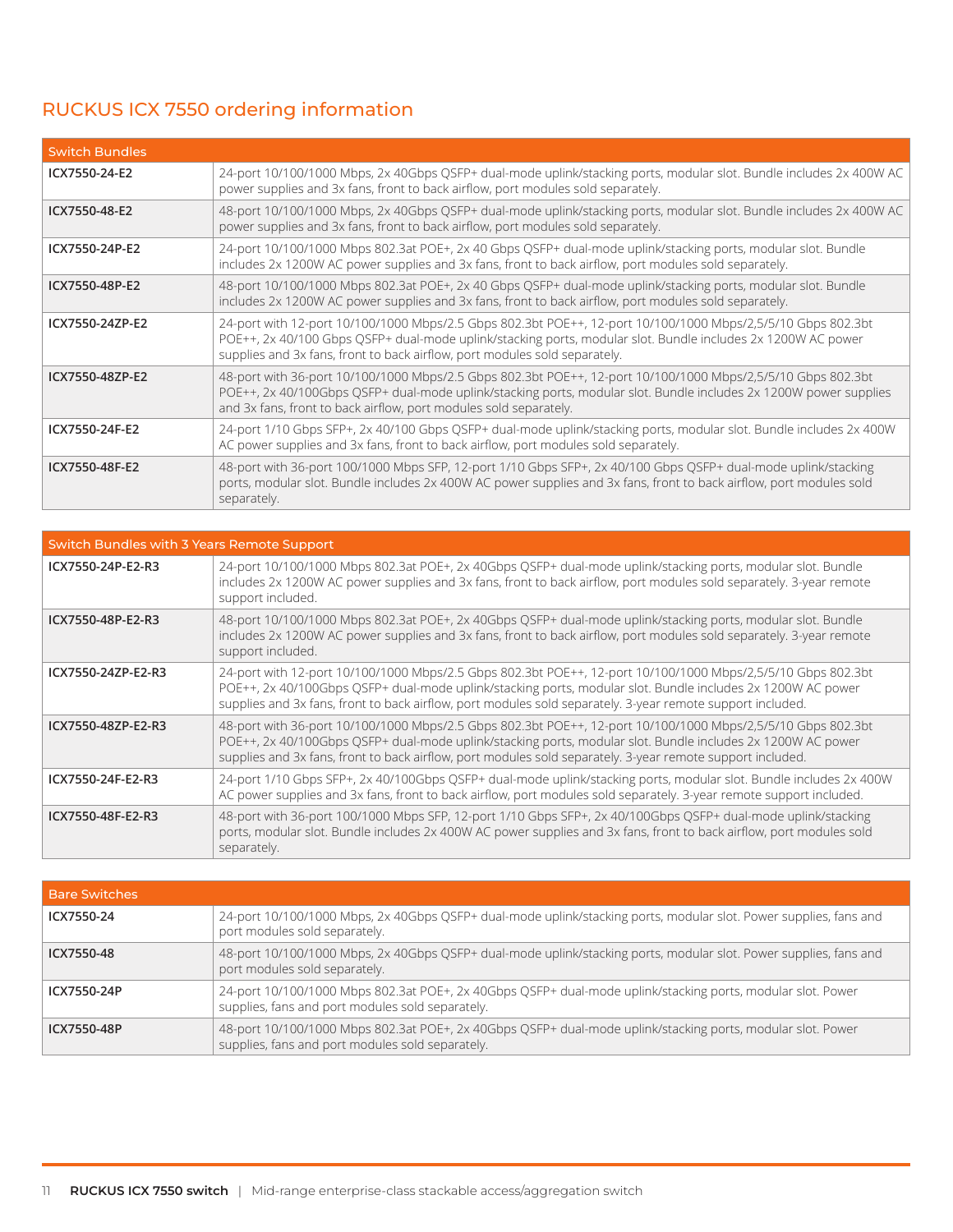## RUCKUS ICX 7550 ordering information

| ICX7550-24ZP | 24-port with 12-port 10/100/1000 Mbps/2.5 Gbps 802.3bt POE++, 12-port 10/100/1000 Mbps/2,5/5/10 Gbps 802.3bt<br>POE++, 2x 40/100Gbps QSFP+ dual-mode uplink/stacking ports, modular slot. Power supplies, fans and port modules sold<br>separately. |
|--------------|-----------------------------------------------------------------------------------------------------------------------------------------------------------------------------------------------------------------------------------------------------|
| ICX7550-48ZP | 48-port with 36-port 10/100/1000 Mbps/2.5 Gbps 802.3bt POE++, 12-port 10/100/1000 Mbps/2,5/5/10 Gbps 802.3bt<br>POE++, 2x 40/100Gbps QSFP+ dual-mode uplink/stacking ports, modular slot. Power supplies, fans and port modules sold<br>separately. |
| ICX7550-24F  | 24-port 1/10 Gbps SFP+, 2x 40/100Gbps QSFP+ dual-mode uplink/stacking ports, modular slot. Power supplies, fans and<br>port modules sold separately.                                                                                                |
| ICX7550-48F  | 48-port with 36-port 100/1000 Mbps SFP, 12-port 1/10 Gbps SFP+, 2x 40/100Gbps QSFP+ dual-mode uplink/stacking<br>ports, modular slot. Power supplies, fans and port modules sold separately.                                                        |

| Port Modules    |                                           |
|-----------------|-------------------------------------------|
| ICX7650-1X100GO | ICX 7650/7550 1-port 100GbE OSFP28 Module |
| ICX7650-2X40GO  | ICX 7650/7550 2-port 40GbE QSFP+ Module   |
| ICX7650-4X10GF  | ICX 7650/7550 4-port 1/10GbE SFP+ Module  |

| <b>Power Supplies and Fans</b> |                                                                                               |
|--------------------------------|-----------------------------------------------------------------------------------------------|
| <b>RPS22-E</b>                 | ICX 7550 POE Power Supply, 1000/1200W AC, exhaust front to back airflow                       |
| <b>RPS22-I</b>                 | ICX 7550 POE Power Supply, 1000/1200W AC, intake back to front airflow                        |
| <b>RPS21-E</b>                 | ICX 7550 NO-POE Power Supply, 400W AC exhaust front to back airflow                           |
| <b>RPS21-I</b>                 | ICX 7550 NO-POE Power Supply, 400W AC intake back to front airflow                            |
| RPS21DC-E                      | ICX 7550 NO-POE Power Supply, 400W DC exhaust front to back airflow                           |
| RPS21DC-I                      | ICX 7550 NO-POE Power Supply, 400W DC intake back to front airflow                            |
| ICX-FAN12-E                    | Fan, ICX 7550, 7650 and ICX 7850 exhaust front to back airflow, front to back airflow support |
| ICX-FAN12-I                    | Fan, ICX 7550, 7650 and ICX 7850 intake airflow, back to front airflow support                |

| <b>Feture License and Accessories</b> |                                                                               |
|---------------------------------------|-------------------------------------------------------------------------------|
| ICX-MACSEC-LIC                        | ICX MACSEC license                                                            |
| ICX7550-PREM-LIC                      | ICX 7550 Layer 3 premium license                                              |
| ICX-RMK-4POST-TL                      | ICX Tool-less 4-Post Rack Mount Kit                                           |
| XBR-R000295                           | FRU, universal rack mount kit,4 post 24-32 depth RCK, ICX 7750/7650/7550/7450 |

| Optics                      |                                                                                                                                                                                                                                                                                                                                                                                                                                                                                                                                                                                                       |
|-----------------------------|-------------------------------------------------------------------------------------------------------------------------------------------------------------------------------------------------------------------------------------------------------------------------------------------------------------------------------------------------------------------------------------------------------------------------------------------------------------------------------------------------------------------------------------------------------------------------------------------------------|
| <b>See Optics Datasheet</b> | RUCKUS offers a unique set of high-performance, reliable, and cost-effective optical transceivers to help enterprises and<br>service providers meet the challenges of diverse network topologies. To ensure maximum quality, RUCKUS selects and<br>tests the most reliable, highest-performing optical transceivers on the market, and then warrants their availability, capacity,<br>and performance in RUCKUS® product." for the specific list of optics supported by each ICX product see the Optics<br>Datasheet at<br>www.commscope.com/product-type/enterprise-networking/optical-transceivers. |